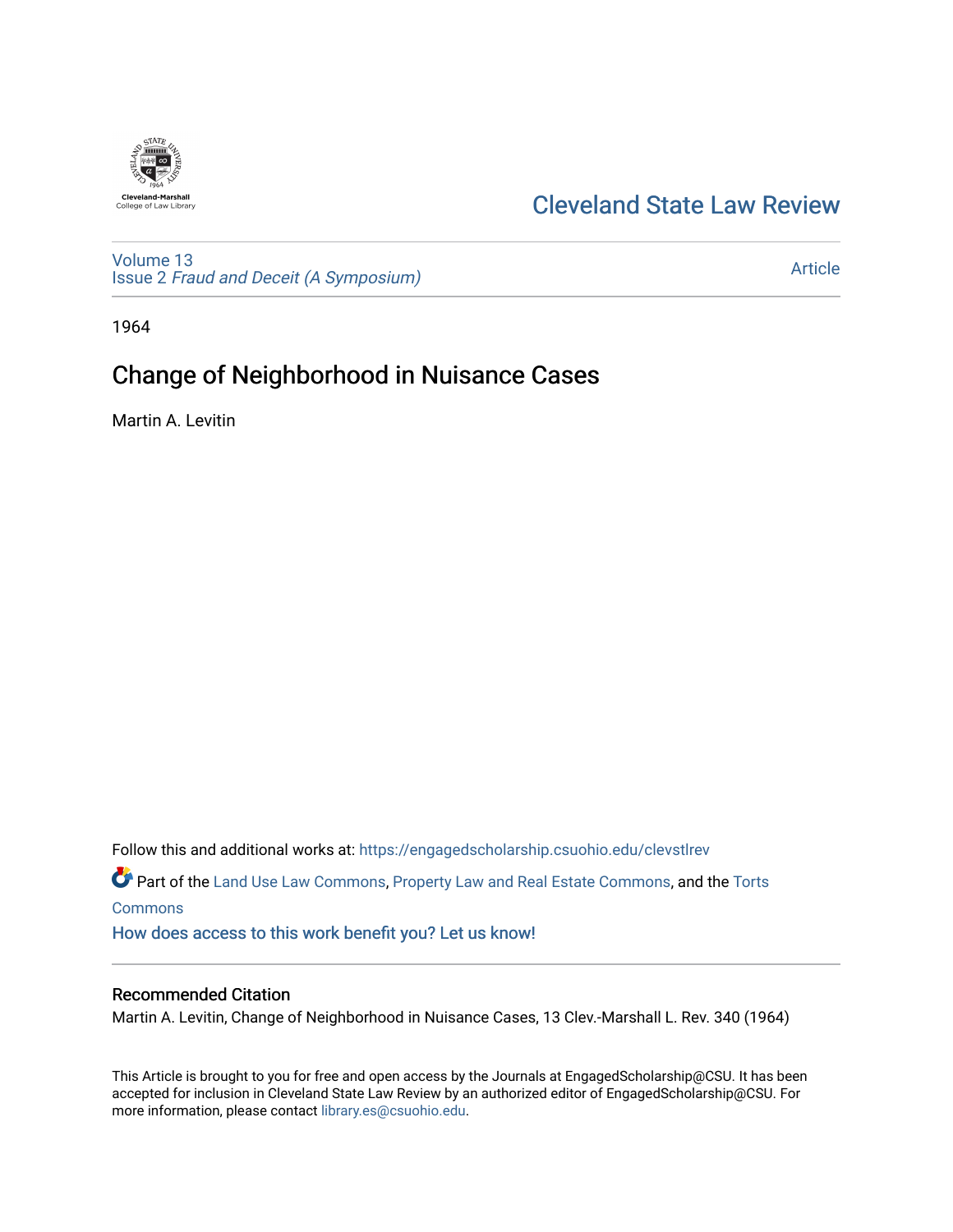## *Change of Neighborhood in Nuisance Cases*

## *Martin* **A.** *Levitin\**

**T HE** LAW OF **NUISANCE** lies somewhere between the legal principle that each person may use his property as he sees fit, and the contradictory principle that he must so use it as not to injure the property or rights of his neighbors. With the growth of our nation, and its changing balance between rural and urban populations, the established principles of tort law as applied to nuisances evidence the "elastic adaptability" of the common  $law<sup>1</sup>$ 

In urban areas, the validation of zoning has restricted uses of private land<sup>2</sup> to keep the pig in the farmyard instead of the backyard. And in rural and unzoned urban areas, judicial zoning is liberalizing nuisance theories.3

The neighborhood conflicts between residential and agricultural, industrial or commercial uses are many. So, also, are the extraneous factors which have affected some court decisions in nuisance cases. These have included economic effects,<sup>4</sup> aesthetic considerations,<sup>5</sup> social values,<sup>6</sup> and wars.<sup>7</sup> In *Gardner v. Inter*national Shoe Co.<sup>7a</sup> we find the great heat and little light so characteristic of nuisance cases.

Counsel for both plaintiffs and defendant have favored this court with ably prepared briefs and arguments. Occasionally

<sup>\*</sup>B.S., Case Institute of Technology; M.B.A., Harvard University; Executive Assistant to the President, Byerlyte Corporation, Cleveland; Third-year student at Cleveland-Marshall Law School of Baldwin-Wallace College.

**<sup>1</sup>** Oleck, Nuisance in a Nutshell, 5 Clev-Mar. L. Rev. 148 (1956).

<sup>2</sup> Euclid v. Ambler Realty Co., 272 U. **S.** 365, 47 S. Ct. 114 (Ohio, 1926); Downham v. City Council of Alexandria, 58 F. 2d 784 **(E.** D. Va., 1932).

**<sup>3</sup>**Beuscher and Morrison, Judicial Zoning Through Recent Nuisance Cases, 1955 Wis. L. Rev. 440 (1955).

<sup>4</sup> Commonwealth v. Miller, 139 Pa. 77, 21 A. 138 (1891); Smith v. Pittston Co., 127 **S.** E. 2d 79 (Va., 1962).

**<sup>5</sup>** V. V. C., The Modern Tendency Toward the Protection of the Aesthetic, 44 W. Va. L. Q. **58** (1937); Note, Urban Quietude by Law, 72 Solicitor's **J.** & Weekly Repr. 671 (1928).

**<sup>6</sup>**Restatement, Torts, Sec. 828; Antonik v. Chamberlain, 81 Ohio App. 465, 78 N. E. 2d **752** (1947); Beckman v. Marshall, **85** So. 2d 552 (Fla., 1956).

**<sup>7</sup>** Gardner v. International Shoe Co., 319 Ill. App. 416, 49 N. E. 2d **328** (1943); Powell v. Superior Portland Cement, 129 P. 2d **536** (Wash., 1942); Note, Home Owners Rights Versus Industrial Expediency, 19 Ind. L. **J.** 167 (1944). But contra, King v. Columbian Carbon Co., **152** F. 2d 636 (5th Cir. 1945). 7a *Ibid.*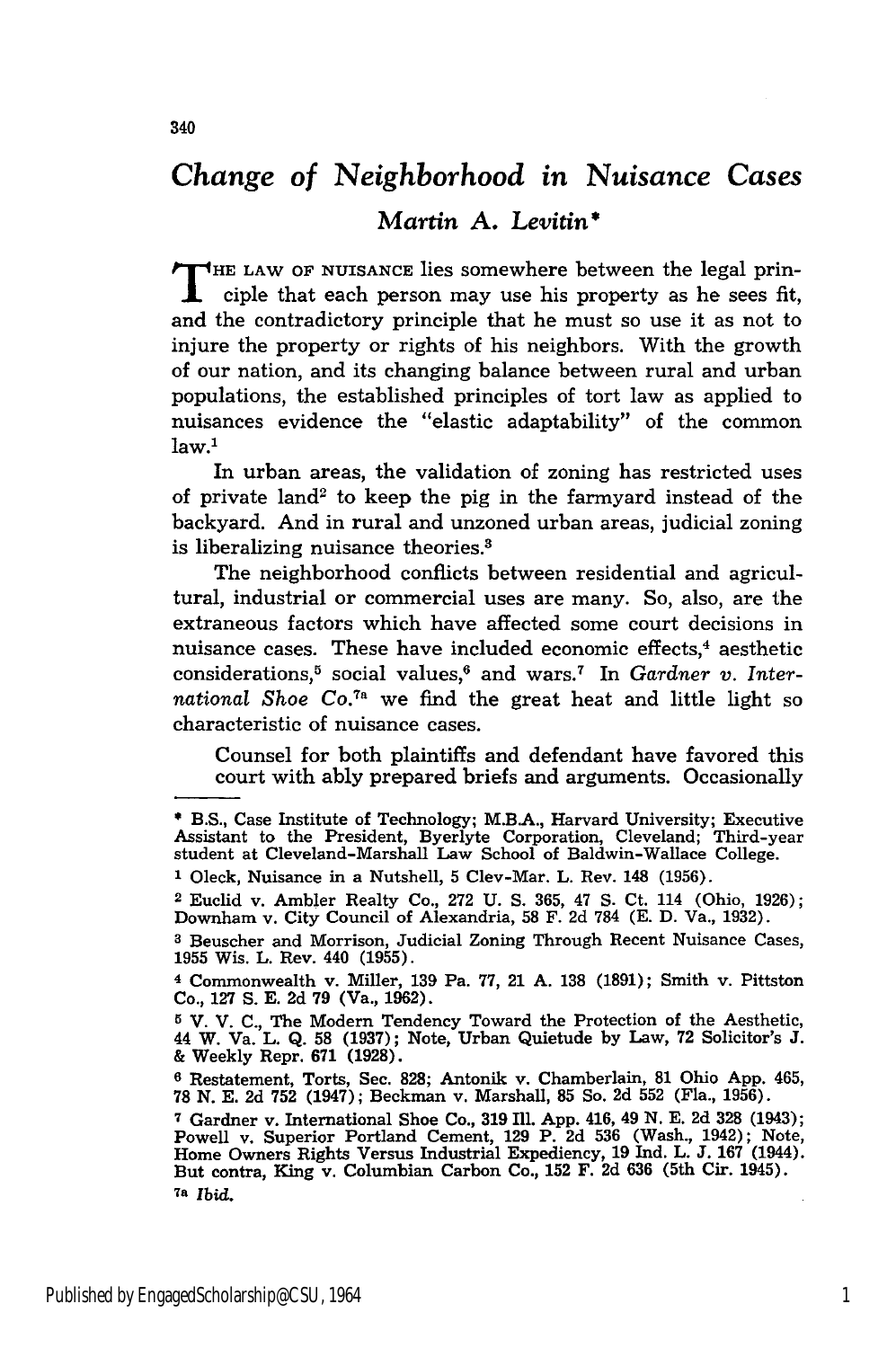they waxed a little literary and eloquent, for instance the plaintiff says, "The rich man in his mansion on the hill, could with the same intellectual honesty, say that he must abandon and destroy his home if he is not allowed to let his sewage run down the hill into backyards of his poor neighbors who live in the valley." The defendant, not to be outdone says, "If plaintiffs are successful in this suit, not only will the defendant's plant have to suspend operations, but so will industrial plants all over the state. The hum of industry and the whir of busy wheels so vital at this time to our national defense and in repelling the unjust and treacherous attacks which have been made upon us and our liberty and institutions will cease, with consequences to this country too terrible to contemplate." It is needless to say that this argument is interesting if not helpful.<sup>7b</sup>

In this article, we shall explore the effects the changing of the nature of a neighborhood has had on decisions in nuisance cases.

### **Agricultural Uses**

As residential subdivisions approach rural areas from various directions, what are the likely effects of the changing neighborhood pattern on the farmer and his operations?

In a recent Massachusetts case it was held that the operation of a piggery on a **25** acre tract had become a nuisance **by** reason of change in environs from farm to residential district, and further operation of the piggery was enjoined.8 Although this case did not establish a precedent for this point of view,<sup>9</sup> contrast this holding with that of the Kansas courts, where one moving into an agricultural area was held bound to accept agricultural pursuits historically carried on in the area.<sup>10</sup> Or further, the case where an action to abate operation of a slaughter house originally built in a comparatively uninhabited area failed, although residences had since been erected in its vicinity.<sup>11</sup>

Other sharp contrasts appear between jurisdictions in their attitudes toward rural pursuits, where these pursuits are in conflict with rights of habitation in areas characterized **by** mixed rural and urban land uses. In a small Wisconsin town a stock-

**<sup>7</sup>b Id.** at **335.**

**<sup>8</sup>** Pendoley v. Ferreira, **187 N. E. 2d** 142 (Mass., **1962).**

**<sup>9</sup>** Commonwealth v. Perry, **139** Mass. **198, 29 N. E. 656 (1885).**

**<sup>10</sup>**Dill v. Excel Packing Co., **183** Kan. **513, 331** P. **2d 539 (1958).**

**<sup>11</sup>**Ballantine v. Webb, 84 Mich. **38,** 47 **N.** W. 485, Annot., **13** L. R. **A. 32 (1890).**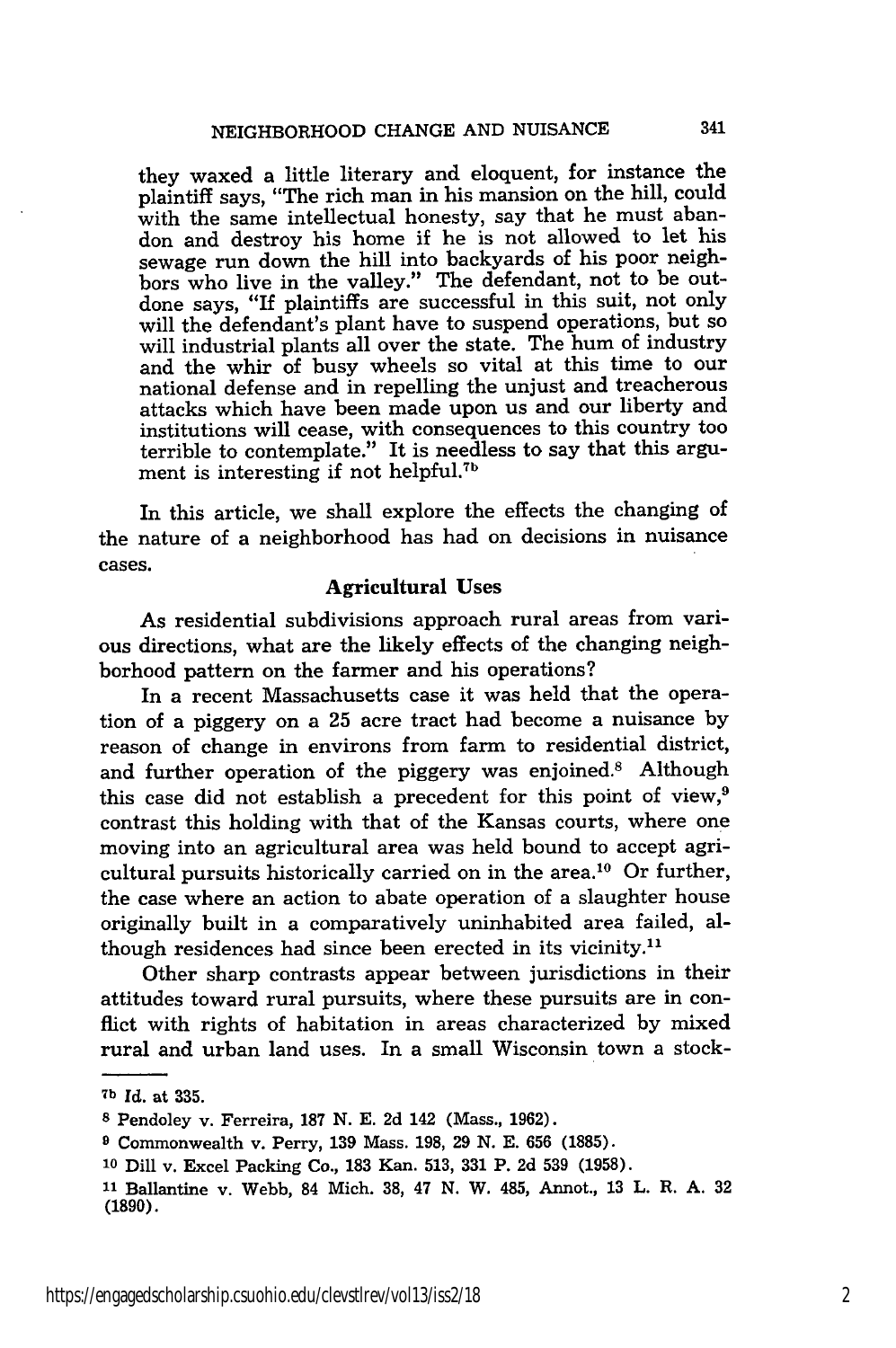yard nuisance near the railroad station was not abated despite suit by aggrieved local residents, since no other reasonably convenient and practicable location for the stockyards could be found.<sup>12</sup> A Texas community was subjected to the annoyances of a cotton gin operation on similar reasoning.<sup>13</sup> In Missouri a city ordinance prohibiting the keeping of hogs within city limits from April 1st to October 15th of each year was struck down as wholly arbitrary.<sup>14</sup> Cattle and hog raising were protected from complaining residents in Nebraska and Kentucky.<sup>15</sup> Noisy ducks received an umbrella of protection in rural Ohio.16

Courts of other jurisdictions have not been so tolerant of agrarian nuisances where residential neighbors have been offended. Cattle and hog pens in Indiana were considered to be incompatible with hotel and boarding houses in the neighborhood, and required abatement.<sup>17</sup> Slaughter houses historically have been held to be nuisances even when originally built in remote places, where nearby home building has taken place.<sup>18</sup> Even passersby on the highway have been protected from the olfactory discomforts of slaughter houses.19

California has been hard on farm nuisances, to the benefit of adjoining residents.<sup>20</sup> In Michigan, where a city maintained a piggery to dispose of garbage, neighbors eliminated the nuisance by means of an injunction.<sup>21</sup> Relatively early, Massachusetts courts had established their position by granting to municipalities the right to enjoin the keeping of hogs within city limits. $22$ 

Farm operations can continue to expect rough treatment from the courts as cities bulge and protrude into previously agri-

<sup>12</sup> Dolan v. Chicago, M. & St. P. Rwy. Co., **118** Wis. 362, 95 **N.** W. **385** (1903). **Is** Gose v. Coryell, 59 Tex. Civ. App. 504, 126 S. W. 1164 (1910).

**<sup>14</sup>**Note, 34 Law Notes 113 **(1930);** Kays v. City of Versailles, 22 **S.** W. 2d **182** (Mo. App., 1929).

**<sup>15</sup>**Vana v. Grain Belt Supply Co., 143 Neb. 118, **10 N.** W. 2d 474 (1943); Hall v. Budde, 293 **Ky.** 436, 169 **S.** W. 2d 33 (1943).

**<sup>10</sup>**DeAlbert v. Novak, **78** Ohio App. **80,** 69 **N.** E. **2d** 73 (1946).

**<sup>17</sup>** Ohio & Miss. Ry. Co. v. Simon, 40 Ind. **278** (1872).

**<sup>18</sup>**Slaughter House Cases, 16 Wall. 36, 21 L. Ed. 394 (1872).

**<sup>19</sup>**State v. Woodbury, 67 Vt. 602, 32 **A.** 495 (1895).

**<sup>20</sup>**McIntosh v. Brimmer, 68 Cal. App. 770, **230** *P.* 203 (1924); Cook v. Hatcher, 121 Cal. **App. 398, 9** P. 2d **231 (1932).**

<sup>21</sup> Note, 31 Law Notes 152 (1927); Trowbridge v. Lansing, 237 Mich. 402, 212 *N.* W. **73 (1927).**

<sup>22</sup> Note, Right to Enjoin Keeping of Swine Within Limits of Municipality, 32 Law Notes **32** (1928); Lexington v. Miskell, **260** Mass. 544, **157 N.** E. **598 (1928).**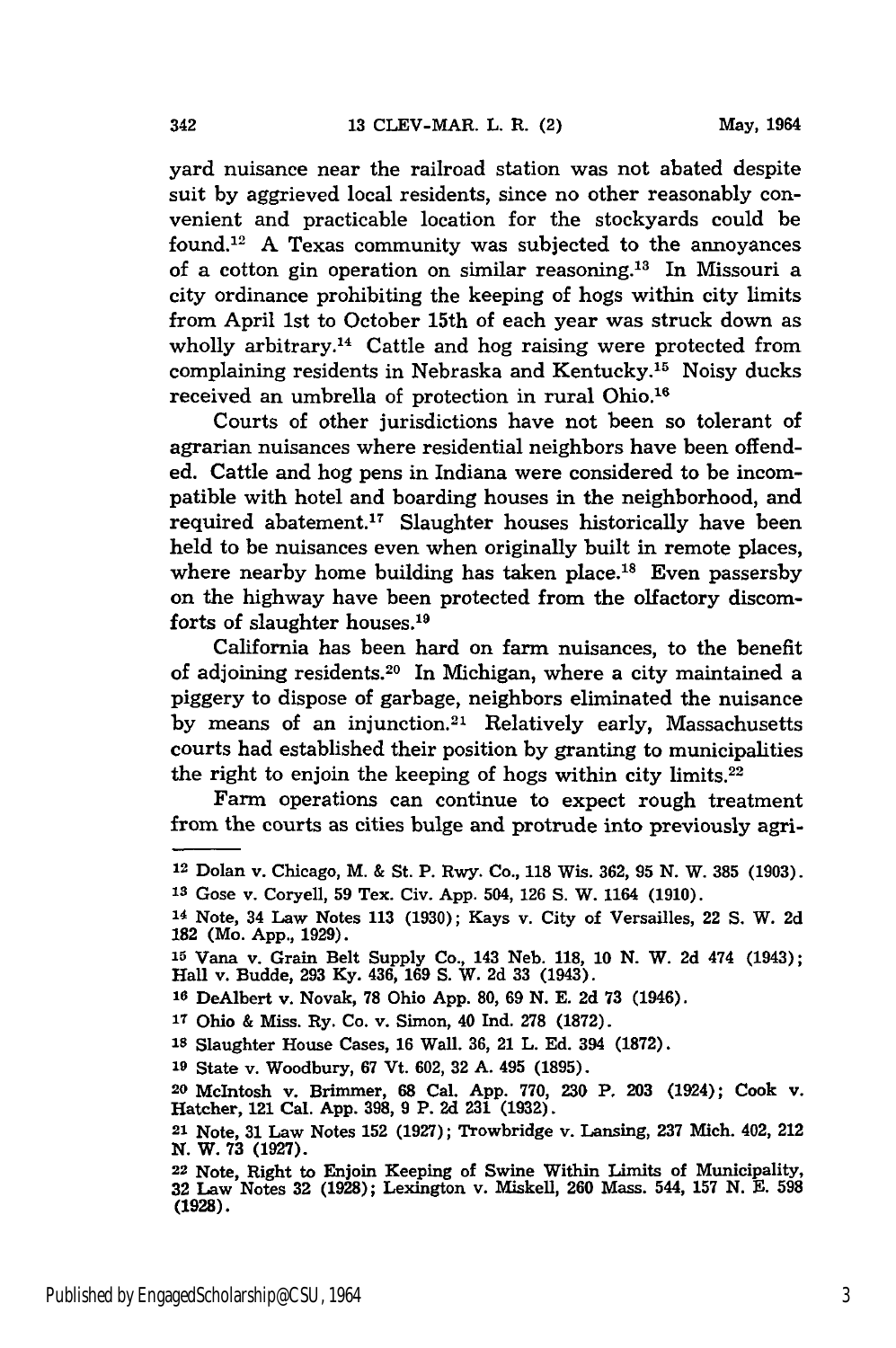cultural areas. There will, however, be some consolation for the farmers in increased land values.

### Industrial Uses

What effects may changing community characteristics have on the operations of an industrial plant in a remote area?

Earliest writings on the law of nuisance reflected antagonistic opinions.<sup>23</sup>

As the city extends such nuisances should be removed to the vacant grounds beyond the immediate neighborhood of the residence of the citizens. This public policy, as well as the health and comfort of the population of the city, demand. <sup>24</sup>

Factories established in open country were forced to move in deference to the rights of approaching homes.<sup>25</sup> Special care in the operation of the nuisance-creating plant was no defense; it was held not to be error for a Maryland court to refuse to instruct a jury that persons must submit to the reasonable consequences of the operation of an expensive factory producing goods useful to the public.<sup>26</sup>

**A** vested interest cannot, because of conditions once obtaining, be asserted against the proper exercise of police power -to so hold would preclude development.<sup>27</sup>

Those times were not, however, without their voices in the protection of valuable industry. In Pennsylvania an oil refinery successfully defended against its neighbors' complaints, on grounds of the nature and importance of the business to the growth and prosperity of the community as well as of the great

**<sup>23</sup>**Joyce, Law of Nuisances **(2d** ed., **1906);** Wood, The Law of Nuisances **(1893).**

**<sup>24</sup>**Wier's Appeal, 74 Pa. **230 (1873).**

**<sup>25</sup>**Northwestern Fertilizing Co. v. Hyde Park, **97 U. S. 659,** 24 L. **Ed. 1036 (Ili., 1878);** Yaffe v. Ft. Smith, **178** Ark. 406, **10 S.** W. **2d 886,** Annot., **61 A.** L. R. **1138 (1928);** Green v. Gilbert, **60 N.** H. 144 **(1880);** City of Baltimore v. Fairfield Imp. Co., **87 Md.** 352, **39 A. 1081,** Annot., 40 L. R. **A.** 494, **67** Am. St. Rep. 344 (1898); Campbell v. Seaman, 63 N. Y. 568, 20 Am. Rep. 567<br>(1876); People v. Detroit White Lead Works, 82 Mich. 471, 46 N. W. 735.<br>Annot., 9 L. R. A. 722 (1890); Susquehanna Fertilizer Co. v. Malone, 73 Md.<br>276 American Cement Corp. v. Price, 164 **Md.** 234, 164 **A.** 545 **(1933).**

**<sup>26</sup>**Susquehanna Fertilizer Co. v. Spangler, **86 Md. 562, 39 A. 270, 63** Am. St. Rep. **533 (1898).**

**<sup>27</sup>**Chicago **&** Alton R. R. v. Tranbarger, **238 U. S. 67, 35 S.** Ct. **678** (Mo., **1915).**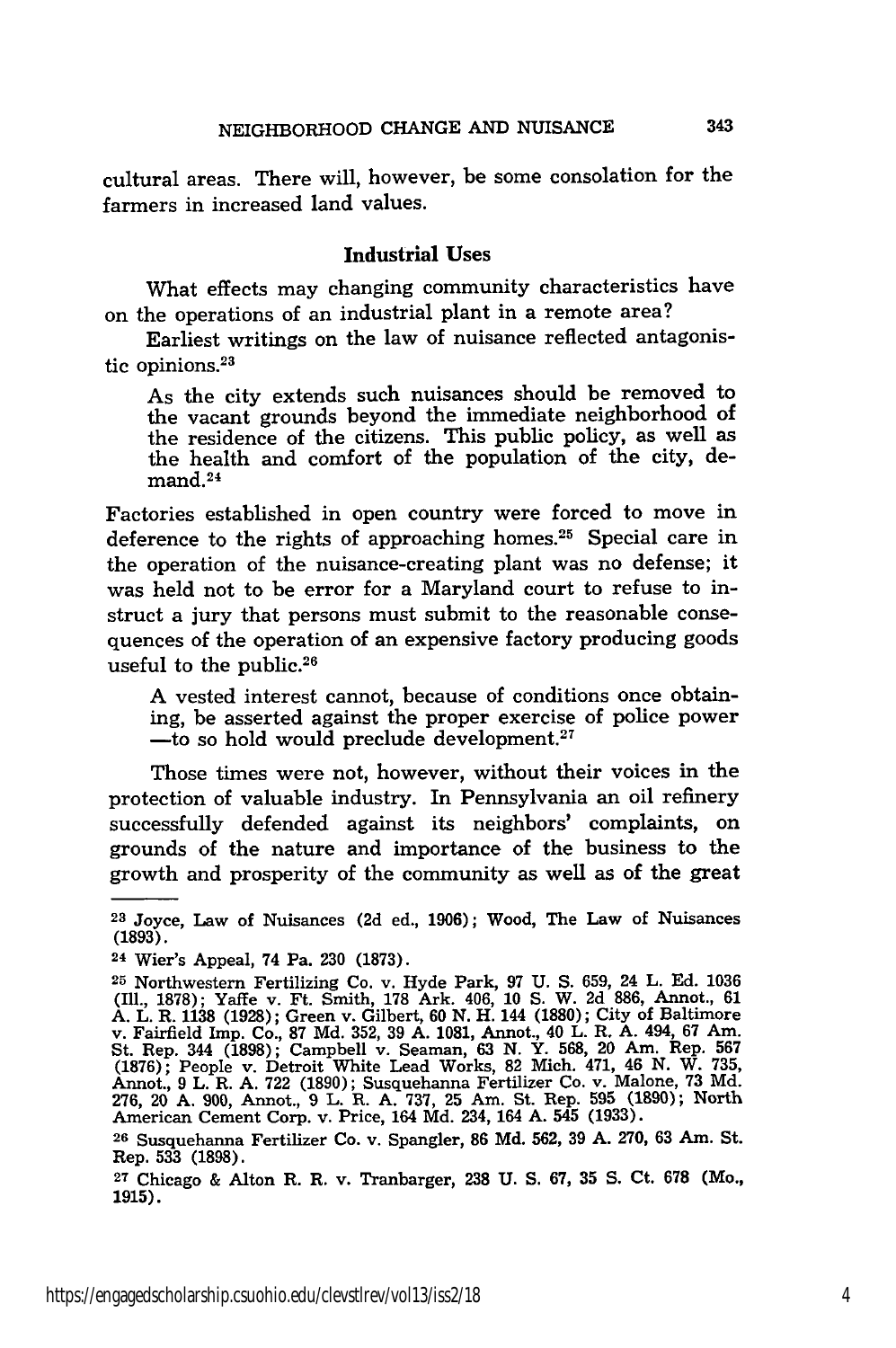capital investment involved.28 An Alabama court, although abating a nuisance created by an ice cream plant, recognized that

Discomforts necessarily incident to businesses essential to existence and progress of people must be endured without legal recourse. 29

Other cases show the influences of the industrial giant and sheer expediency. In Utah, oil refinery odors, causing discomfort to nearby homeowners without injuring life or health, could not be abated.30 In Washington residents could not protect themselves against smoke, gases, and dust from local industrial activity.81 In Illinois the umbrella of protection was raised over a tannery when it was held to be against public policy to interfere with normal industrial activity. $32$ 

Apt summary of the widely accepted liberal view<sup>33</sup> is found in a case denying abatement of a nuisance created by 75 coke ovens:

All that can be required of men who engage in lawful business is that they shall regard the fitness of locality. In the residence sections of a city, business of no kind is desirable or welcome. On the other hand, one who becomes a resident of a trading or manufacturing neighborhood, or who remains while in the march of events a residential district gradually becomes a trading or manufacturing neighborhood, should be held bound to submit to the ordinary annoyances, discomforts, and injuries which are fairly incidental to the reasonable and general conduct of such business in his chosen neighborhood. The true rule would be that any discomfort or injury beyond this would be actionable.<sup>34</sup>

**<sup>28</sup>**Commonwealth v. Miller, *supra* n. 4.

**<sup>29</sup>**Dixie Ice Cream Co. v. Blackwell, 217 Ala. 330, 116 So. 348, Annot., 58 A. L. R. 1223 (1928). See also, Wojnar v. Yale & Towne Mfg. Co., 348 Pa. 595, 36 A. 2d 321 (1944); Maloney v. Pounds, 361 Pa. 498, 64 A. 2d 802 (1949).

**<sup>30</sup>**Dahl v. Utah Oil Refining Co., 71 Utah 1, 262 P. 269 (1927).

**<sup>81</sup>**Powell v. Superior Portland Cement, *supra* n. 7.

**<sup>32</sup>**Comment, Home Owners Rights Versus Industrial Expediency, 19 Ind. L. J. 167 (1944); Gardner v. Int. Shoe Co., supra n. 7.

**<sup>33</sup>**Hannum v. Gruber, 346 Pa. 417, 31 A. 2d 99 (1943); Patterson v. Peabody Coal Co., 3 Ill. App. 2d 311, 122 N. E. 2d 48 (1954); Lee v. Florida Public Utilities Co., 145 So. 2d 299 (Fla., 1962).

**<sup>84</sup>**Soukoup v. Republic Steel Corp., 78 Ohio App. **87,** 66 N. E. 2d 334, 340 (1946) quoting Eller v. Koehler, 68 Ohio St. 51, 57, 67 N. E. 89, 91 (1903). See also, Burke v. Hollinger, 296 Pa. 510, 146 A. 115 (1929); City of Milwaukee v. Milbrew, Inc., 240 Wis. 527, 3 N. W. 2d 386 (1942); Chicago v. Reuter Bros. Iron Works, 398 Ill. 202, 75 N. E. 2d 355, Annot., 173 A. L. R. 266 (1947).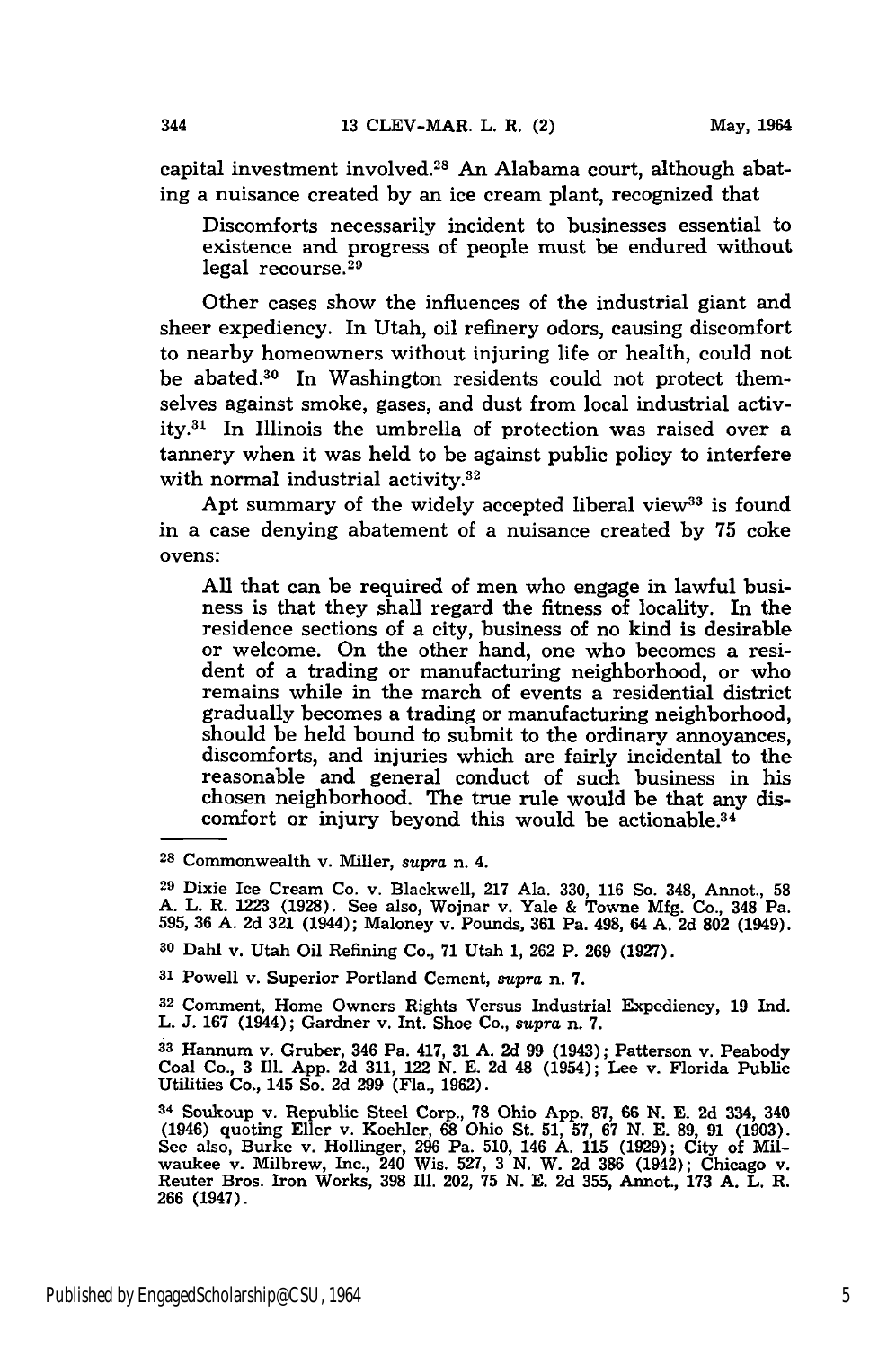There still remain some jurisdictions that deal harshly with industrial nuisances. Arkansas courts have held that it is the nature and character of the locality at the time of the annoyance that governs, and that private rights must yield to public rights in the developing community, notwithstanding a city operating license. 35 In a Louisiana case a United States District Court stated that the right of habitation is superior to the rights of industry or trade, and that as the population approaches a nuisance the latter must be abated immediately.<sup>36</sup> Virginia courts have also held that importance to the wealth and prosperity of a community does not give industry rights superior to those of nearby residents.<sup>37</sup>

The element preference of time-ownership has resulted in three theories.38 The extreme views are first, that a nuisance in existence for many years obtains prescriptive rights, and that one knowing of the nuisance and moving nearby assumes the risk $39$ ; or second, that although one knows of the nuisance and moves in, damages can be recovered.<sup>40</sup> A third and middle view holds that the fact that one moves to a nuisance is an important consideration in determining the case and tends to moderate the remedy available to the plaintiff to abate the nuisance.<sup>41</sup>

#### Business **& Commercial Uses**

A homeowner brings suit to enjoin operation of an existing but discomforting business in a residential area. What is the probable result? Similarly, a homeowner in an established residential neighborhood receives notice of the intention of a business to locate in his vicinity. What rights does he have against the intruder?

**<sup>35</sup>**Ft. Smith v. Western Hide Co., **153** Ark. **99, 239 S.** W. 724 **(1922).**

**<sup>36</sup>**Alford v. Illinois Central Rwy. Co., **86** F. Supp. 424 (W. D. La., 1954).

**<sup>37</sup>**Smith v. Pittston Co., *supra* n. 4.

**<sup>38</sup>**Russell, Zoning Laws in Reference to Prior Established Businesses, **1** Baylor L. Rev. **87** (1948); Garmon, Time of Creation of Nuisance-Those Privileged, 4 Baylor L. Rev. **382** (1952).

**<sup>39</sup>**Austin v. Converse, 219 Pa. **3,** 67 A. 921 (1907); Strieber v. Ward, 196 *S.* W. **720** (Tex. Civ. App., **1917);** aford v. Nickel, 1 S. W. **2d 751** (Tex. Civ. App., 1928); McClung v. Louisville & **N.** Rwy. Co., **255** Ala. 302, 51 **S. 2d** 371 **(1951).**

**<sup>40</sup>**Alford v. Illinois Central Rwy. Co., *supra* note **36;** Galveston, H. & S. **A.** Rwy. Co. v. Miller, 93 **S.** W. 177 (Tex. Civ. App., 1907); Bickley v. Morgan Utilities Co., **173** Ark. 1038, 294 S. W. **38** (1927).

<sup>41</sup> Mahlstadt v. City of Indianola, **251** Iowa 222, **100 N.** W. 2d **189** (1959); Hall v. Budde, supra n. 15; Oliver v. Forney Cotton Oil and Ginning Co., **226** *S.* W. 1094 (Tex. Civ. App., 1921).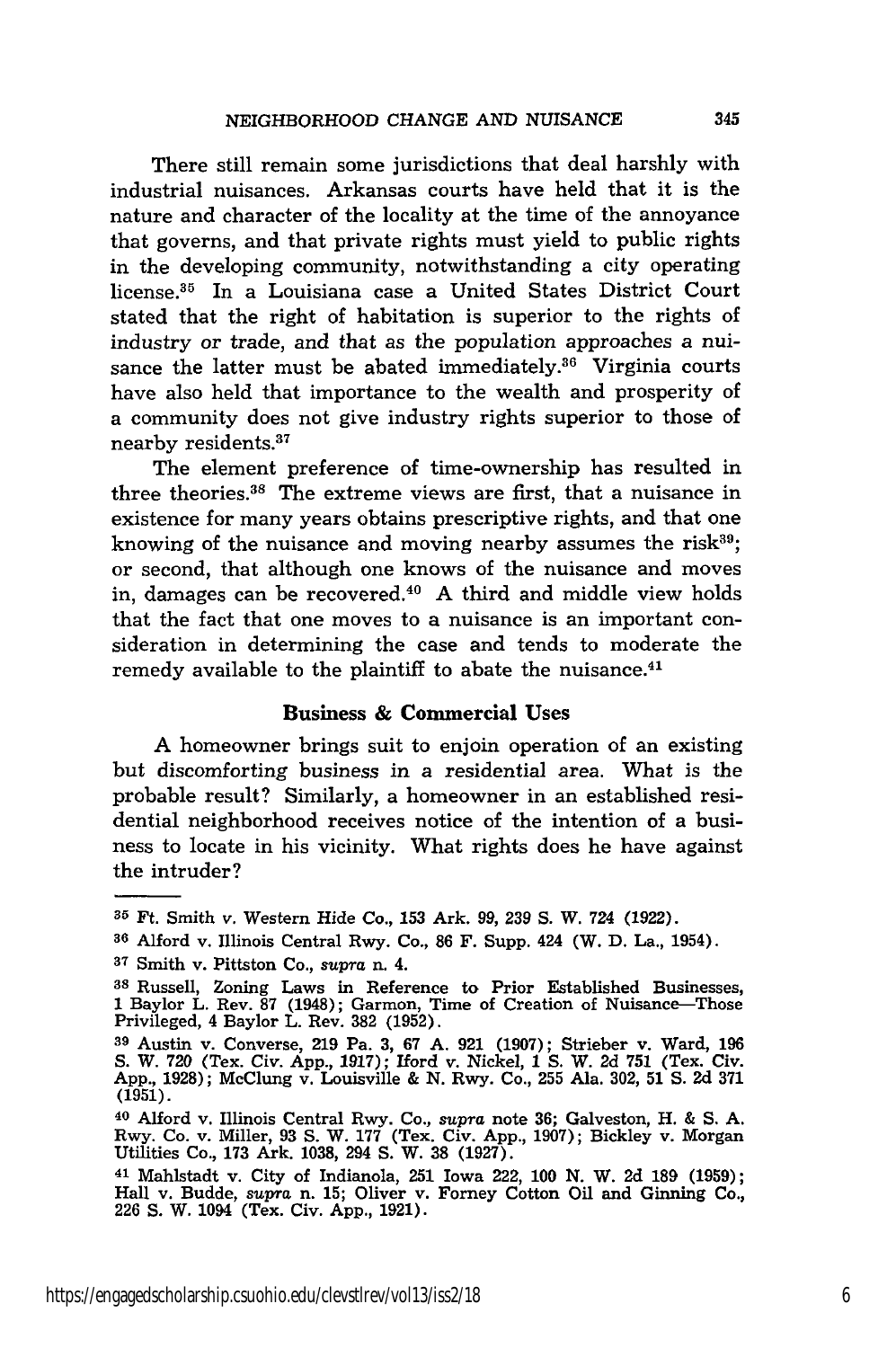In the leading case of *Hadacheck v. Los Angeles*<sup>42</sup> the California courts sustained an ordinance prohibiting operation of a brickyard in a residential area annexed to the city. The court gave little solace for the near million dollar loss, in the following rationale:

**. .** . to permit such an interest vested because of conditions once obtaining would preclude development and fix a city forever in its primitive conditions. There must be progress, and if in its march private interests are in the way, they must yield to the good of the community. $43$ 

Similar fates have befallen junk yards, $44$  used car lots, $45$  automobile wrecking yards,<sup>46</sup> and even a city dump.<sup>47</sup> In the case of a riding academy forced to abandon its former location in a residential neighborhood, the court wasted little sympathy on this business, holding it to be non-essential and not dependent upon a fixed location.48 With aplomb, Justice Musmanno disposed of the problems created by a badly-operated drive-in theater<sup>49</sup>

The person who lives in the middle of a city cannot, of course, ask to be immunized from the effects of the turbulence, traffic and noises which are inevitably part of urban life, but the person who moves into a rural area to escape such turbulence, traffic and noises has the right to ask the law to bar turbulence, traffic and noises from pursuing him.<sup>50</sup>

Where residential neighborhoods have experienced a decline, the general rule has been to the contrary, as in the early case of *Doellner v. Tynan51 :*

Where a street in a city ceases to be used or occupied as a place of residence and is changed into a place of business, no one or two persons, who may desire to continue to reside therein can restrain the carrying on of a lawful and useful

**<sup>50</sup>***Id.,* at **561.**

**<sup>42 239</sup> U. S.** 394 (Cal., **1915),** affg. Ex Parte Hadacheck, **165** Cal. 416, **132** P. 584 **(1913).**

**<sup>43</sup>***Id.,* at 410.

**<sup>44</sup>**Freed, Note, **5** Notre Dame Law. 43 **(1929);** Weishahn v. Kemper, **32** Ohio **App. 313, 167 N. E.** 468 **(1928).**

**<sup>45</sup>**Martin v. Williams, **141** W. Va. **595, 93 S. E. 2d 835 (1956).**

**<sup>46</sup>** Bowlin v. George, **123 S. E. 2d 528 (S.** *C.,* **1962).**

**<sup>47</sup>**Mile Road Corp. v. City of Boston, **187 N. E. 2d 826** (Mass., **1963).**

**<sup>48</sup>**Robinson v. Westman, 224 Minn. **105, 29 N.** W. **2d 1,** Annot., 174 **A.** L. R. 746 (1947).

**<sup>49</sup>**Guarina v. Bogart, 407 Pa. **307, 180 A. 2d 557 (1962).**

**<sup>51 38</sup>** How. Prac. **176 (N.** Y., **1869).**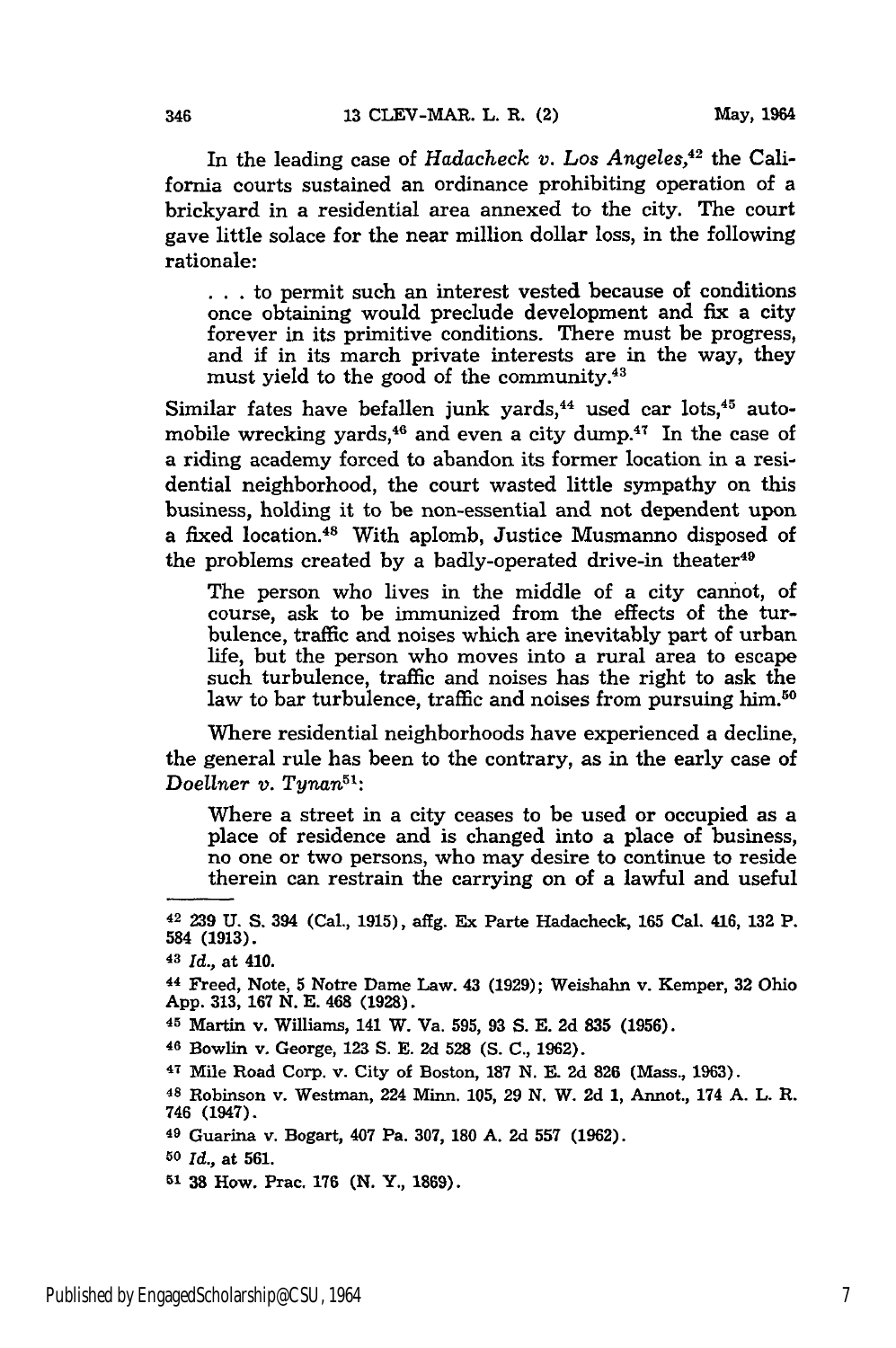trade in such street, because they are subjected to annoyance or even loss thereby. Better that they should go elsewhere than the public be inconvenienced by arresting a useful and necessary business. **.... 52**

The newcomer business also drove out the old residents in a concurring Michigan case of the same period.53 Once the decline begins, the presumption seems to favor the commercial growth. Funeral homes often have successfully put their feet in the doors of declining residential neighborhoods.<sup>54</sup>

Even without neighborhood decline, it is often difficult for residents to keep commercialization out. An automobile repair garage moved in where the court felt that the public benefit preponderated over the private inconvenience, and injunctive relief against the anticipated nuisance was denied.55 A recent phenomenon, the swim club, also has avoided categorization as a nuisance, with the court recognizing and discounting, as a controlling factor, the diminished values of plaintiff's property<sup>56</sup>

It is not enough that acts complained of diminish the value of plaintiff's property to warrant enjoining them as nuisance. $57$ 

An even more flagrant invasion was held to be beyond judicial abatement, where the construction of an industrial loading dock to move stone became an accomplished fact to the summer cottage owners on Lake Huron.<sup>58</sup> The court's reasoning was based upon the value of the new installation as compared with that of the existing homes:

Such a decree would amount to outright destruction and loss of valuable property constituting an even greater wrong than that which the company has perpetrated.<sup>59</sup>

- **<sup>56</sup>**Marco v. Swinnerton, 22 Conn. Sup. **335, 171 A. 2d** 418 **(1960).**
- *57 Id.,* at 418.
- **<sup>58</sup>**Obrecht v. National Gypsum Co., **361** Mich. **399, 105 N.** W. **2d** 143 **(1960). <sup>59</sup>***Id.,* at **153.**
- 

**<sup>52</sup>***Id.,* at **178.**

**<sup>53</sup>**Gilbert v. Showerman, 2 Mich. **N.** P. **158 (1871).**

**<sup>54</sup>**Lynch, Restricting Undertaking Establishments, 14 Georgetown L. **J. 352** (1926); Linsler v. Booth Undertaking Co., 120 Wash. 177, 206 P. 976 (1922);<br>Meldahl v. Holberg, 55 N. D. 523, 214 N. W. 802 (1927); Comment, 26 Va. L.<br>Rev. 392 (1940); Dawson v. Laubensweiler, 241 Iowa 850, 42 N. W. 2d 726 **(1950).**

**<sup>55</sup>**Nevis v. McGavock, 214 Ala. **93, 106** So. **597 (1925).** But contra, Ballstadt v. Pagel, 202 Wis. 484, **232 N.** W. **862 (1930).**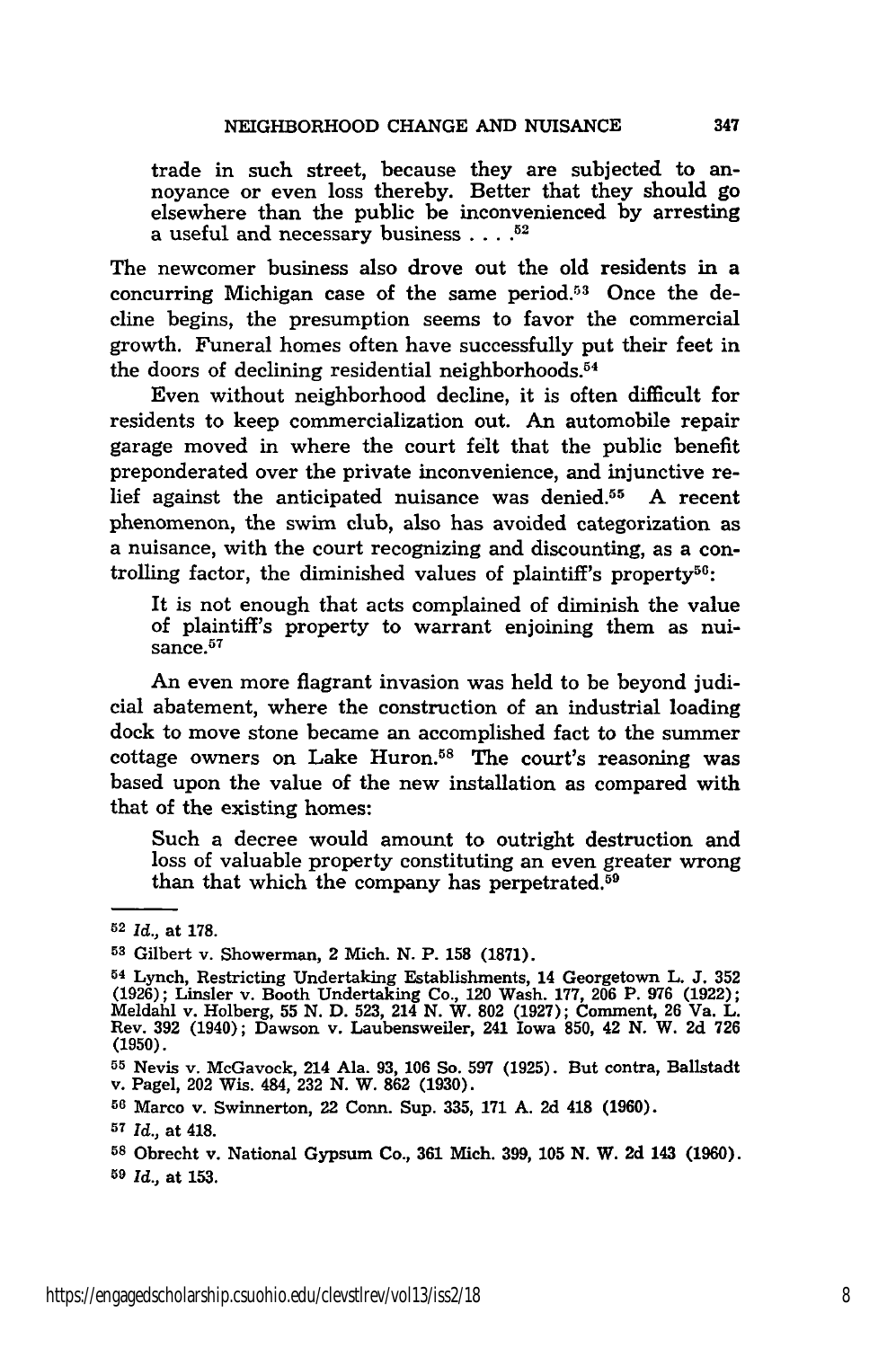#### **Zoning and Nuisance**

**The** interrelation of zoning and nuisance have been well explored since the leading case of *Euclid v. Ambler Realty Co.60* established zoning as an important force in the control of urban land uses. $61$  Zoning systems involve the regulation of land uses based upon the police power of the state, whether the uses are nuisances or not. The intent is to supply a planned scheme of development which will benefit the entire community. Consideration is given to the character of the district, its suitability for particular uses, conservation of property values, lessening of traffic congestion, public safety, and aesthetics. These factors are identical to those usually considered in nuisance cases.

Zoning may be tending to liberalize nuisance law, according to the results of an analysis of court decisions involving nuisance in an unzoned area. $62$  Zoning systems tend to perpetuate the status quo in residential, industrial and commercial districts, and to prevent the changing of neighborhoods. They cannot, however, be made to serve as a protection, authorization or licensing authority for the perpetuation of nuisances.<sup>63</sup>

Nor, on the other hand, can nonconforming uses which were not actual nuisances be removed without compensation.<sup>64</sup> Zoning ordinances also cannot be used by municipalities to arbitrarily deal with existing property rights.<sup>65</sup> Withholding of a building permit during pendency of a zoning ordinance,<sup>66</sup> interim zoning of a district of changing character pending passage of legisla-

64 Beuscher & Morrison, *op.* cit. supra n. 3.

**<sup>65</sup>**Russell, *op.* cit. *supra,* n. 38; City of Chicago v. Reuter Bros. Iron Works, **75** N. E. **2d 335** (Ill., 1948); Comment, Zoning Law, Injunction to Restrain Proposed Operation, 9 Fordham L. Rev. 437 (1940); Sweet v. Campbell, 282 **N.** Y. 146, 25 N. E. **2d** 963 (1940).

**<sup>60</sup>***Supra,* n. 2.

**<sup>61</sup>**Noel, Retroactive Zoning and Nuisances, 41 Columbia L. Rev. 457 (1941); Kurtz, Effect of Land Use Legislation on the Common Law of Nuisance in Urban Areas, 36 Dicta 414 (1959); Comment, Zoning and the Law of Nuisance, 29 Fordham L. Rev. 749 (1961).

**<sup>62</sup>**Beuscher and Morrison, op. *cit. supra* n. **3.**

**<sup>63</sup>**E. H. **G.,** Nuisance-Zoning Laws, 1 So. Cal. L. Rev. 97 (1927); Williams v. Blue Bird Laundry, 54 Cal. App. Dec. 126 (1927); Jones v. Kelley Trust Co., 179 Ark. 857, 18 S. W. **2d** 356 (1929); Note, Zoning-Legislative Au-thorization as a Defense to an Action for Nuisance, 34 Tex. L. Rev. 482 (1956); Fuchs v. Curran Carb. & Eng. Co., 279 S. W. **2d** 211 (Mo., 1956); Reid v. Brodsky, 397 Pa. 463, 156 A. **2d** 334 (1959).

**<sup>66</sup>**State ex rel. Fairmount Center Co. v. Arnold, 138 Ohio St. **259,** 34 N. E. 2d 777 (1941).